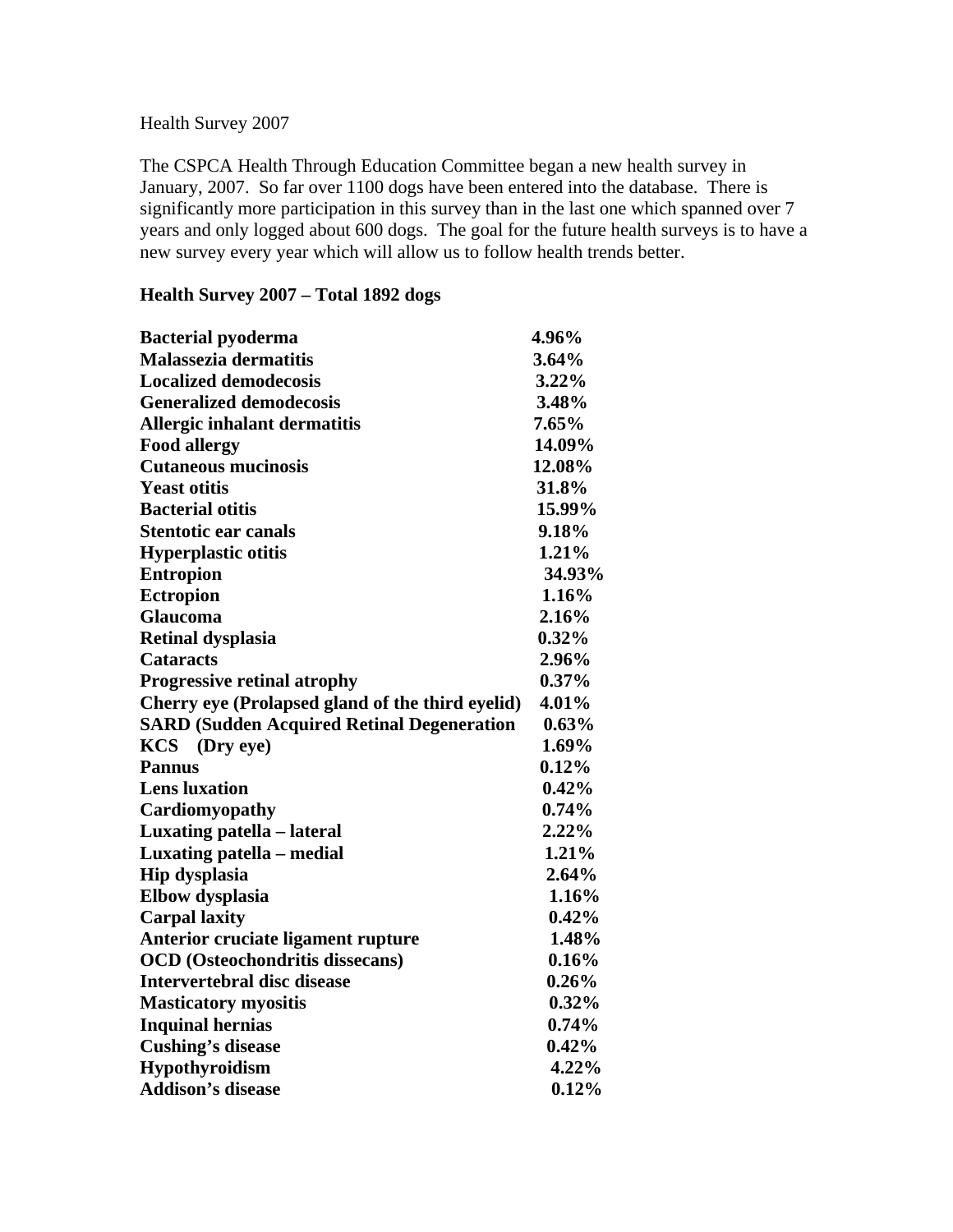| <b>Diabetes mellitus</b>                         | 0.12%    |
|--------------------------------------------------|----------|
| Hyperparathyroidism                              | 0.32%    |
| Hypoparathyroidism                               | $0.69\%$ |
| <b>Bloat/torsion</b>                             | 1.27%    |
| <b>Inflammatory bowel disease</b>                | 2.74%    |
| <b>Megaesophagus</b>                             | 0.21%    |
| <b>Food intolerance</b>                          | 7.02%    |
| Overbite                                         | 3.27%    |
| <b>Underbite</b>                                 | $1.27\%$ |
| <b>Tight lip syndrome</b>                        | 3.69%    |
| Immune-mediated thrombocytopenia                 | 0.16%    |
| Immune-mediated hemolytic anemia                 | 0.16%    |
| <b>Immune-mediated arthritis</b>                 | 1.74%    |
| <b>Immune-mediated glomerulonephritis</b>        | $0.32\%$ |
| <b>Immune-mediated dermatopathy</b>              | $0.79\%$ |
| <b>Mast cell cancer</b>                          | 3.48%    |
| <b>Intestinal adenocarcinoma</b>                 | 0.58%    |
| <b>Histiocytoma</b>                              | 0.32%    |
| <b>Systemic histiocytosis</b>                    | 026%     |
| Lymphosarcoma                                    | $0.79\%$ |
| <b>Osteosarcoma</b>                              | 0.11%    |
| <b>Other cancers</b>                             | 2.2%     |
| <b>Familial Shar-Pei Fever</b>                   | 22.96%   |
| <b>Renal amyloidosis</b>                         | 4.54%    |
| <b>Hepatic amyloidosis</b>                       | 1.27%    |
| <b>Hypertension</b>                              | 0.58%    |
| <b>Seizures</b>                                  | 1.74%    |
| Thromboembolic disease (DIC, splenic infarction) | 0.11%    |
| <b>Vasculitis</b>                                | $0.37\%$ |
| <b>STSS (Streptococcal toxic shock syndrome)</b> | 0.48%    |
| <b>Aggression – humans</b>                       | $6.44\%$ |
| <b>Aggression – other dogs</b>                   | 14.99%   |
| <b>Separation anxiety</b>                        | 15.83%   |

I have been asked in the past why we do health surveys? What purpose do they serve? First, realize the health surveys run by the CSPCA are anonymous and the dog's individual information is never given out. The survey results are used to help the Health Committee and the CSPCA Charitable Trust determine which research projects will be helpful to the Shar-Pei breed from a health standpoint and then to fund those projects. By running a new health survey every year trends will hopefully emerge and allow periodic updates to be made to the fancy. Some of the big issues to date include entropion, mast cell cancer, FSF, dog aggression and separation anxiety. Each year we will an ask Shar-Pei owners to submit health surveys on all their dogs whether healthy or not. I emphasize that we need health surveys on healthy dogs as well as affected dogs to get a true indication of disease prevalence in the breed.